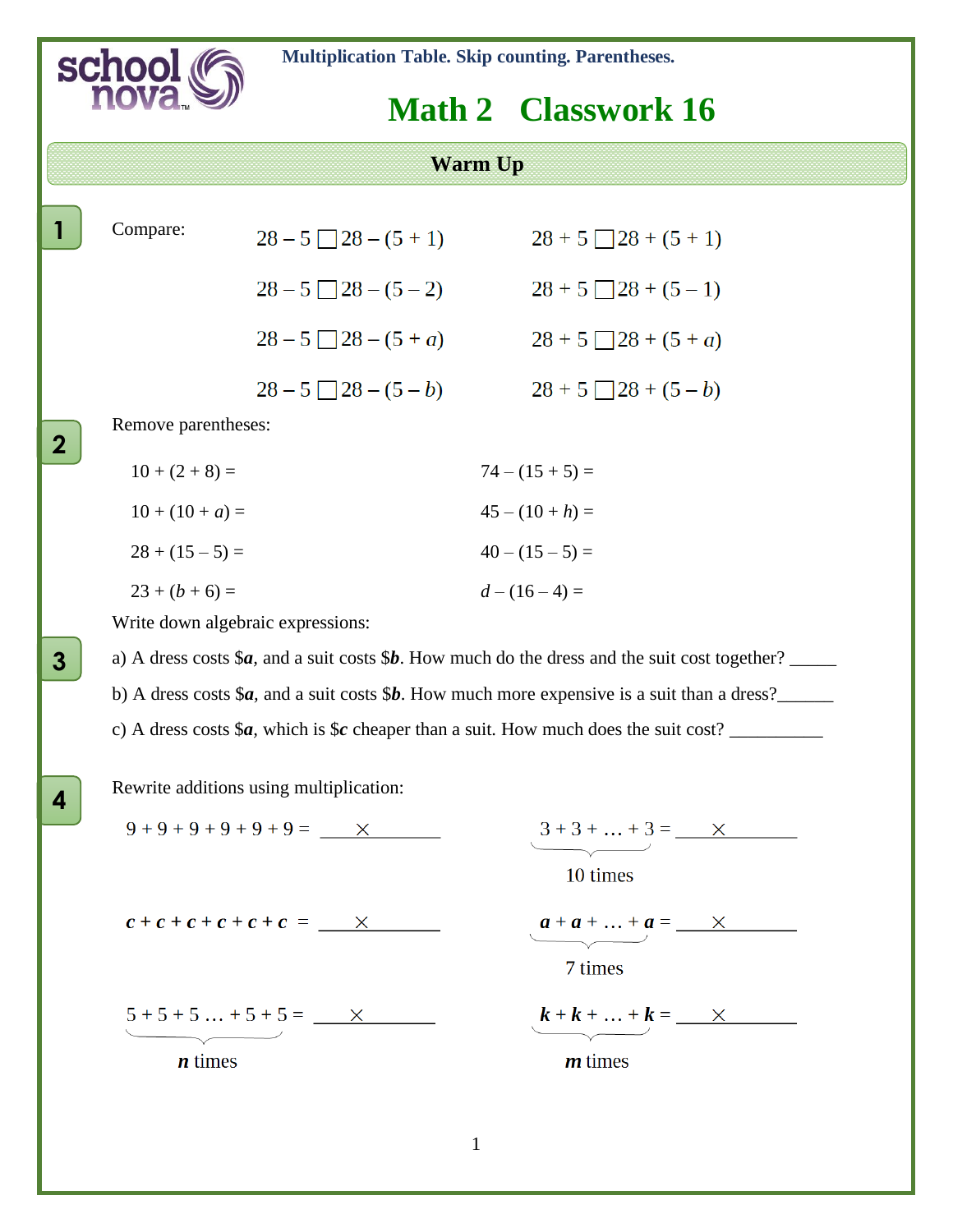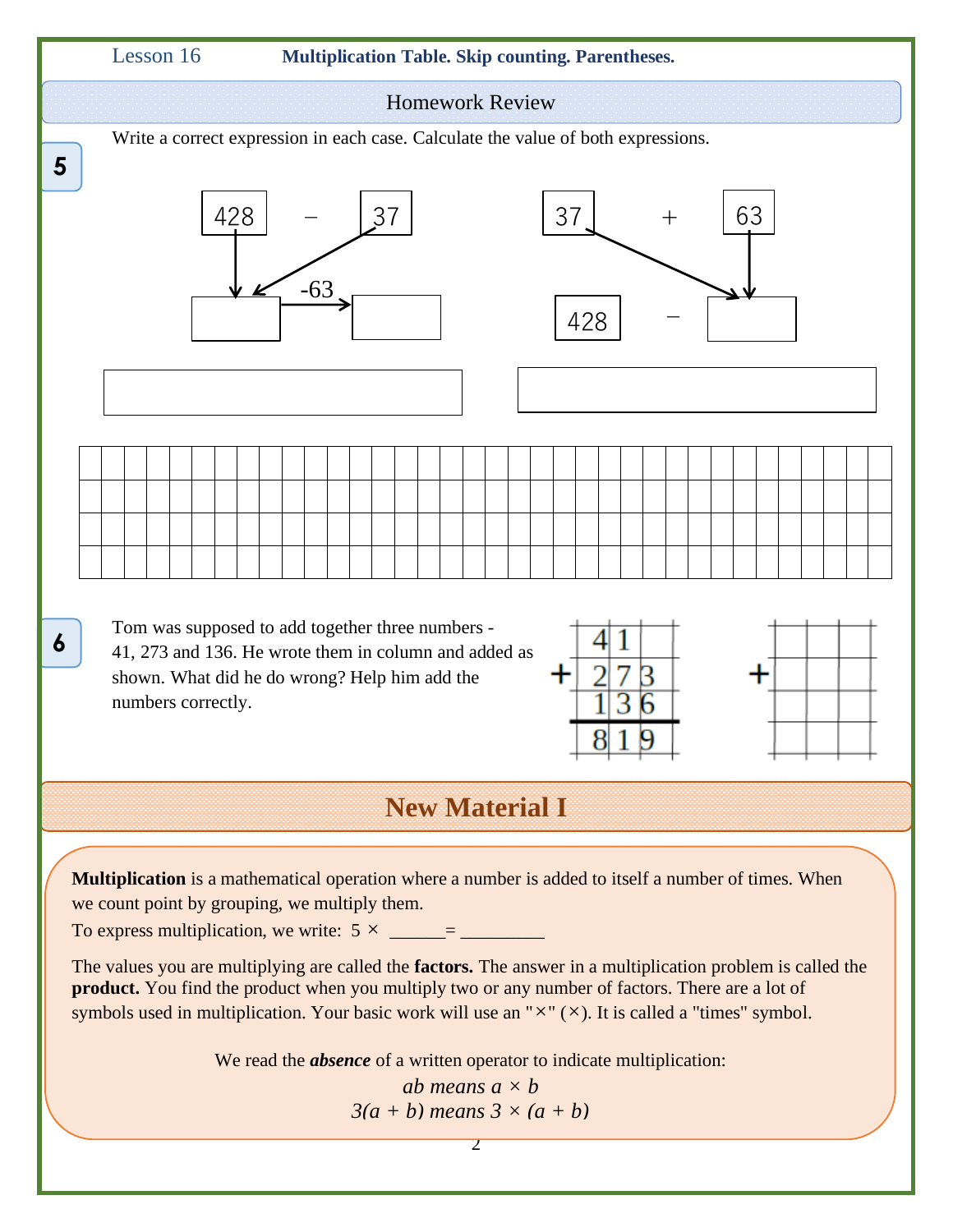### Lesson 16 **Multiplication Table. Skip counting. Parentheses.**

**..**

**8**

**.**

Let's consider multiplying the number 2 by the numbers from 1 to 10:

 $2 \times 1 = 2$  (one set of two is equal to two:  $2 = 2$ )  $2 \times 2 = 4$  (two sets of two equals four:  $2 + 2 = 4$ )  $2 \times 3 = 6$  (three sets of two equals six:  $2 + 2 + 2 = 6$ )  $2 \times 4 = 8$  (four sets of two equals eight:  $2 + 2 + 2 + 2 = 8$ )  $2 \times 5 = 10$  (five sets of two equals ten:  $2 + 2 + 2 + 2 + 2 = 10$ )  $2 \times 6 = 12 (2 + 2 + 2 + 2 + 2 + 2 = 12)$  $2 \times 7 = 14 (2 + 2 + 2 + 2 + 2 + 2 + 2 = 14)$  $2 \times 8 = 16 (2 + 2 + 2 + 2 + 2 + 2 + 2 + 2 = 16)$  $2 \times 9 = 18 (2 + 2 + 2 + 2 + 2 + 2 + 2 + 2 + 2 = 18)$  $2 \times 10 = 20 (2 + 2 + 2 + 2 + 2 + 2 + 2 + 2 + 2 + 2 = 20)$ 

### Do you see the **patterns**? \_\_\_\_\_\_\_\_\_\_\_\_\_

Do you see the way multiplication makes it easier to write the numbers in a math problem? When it comes down to it, doing all of that addition (over and over) is a waste of time. Let's use a multiplication instead!

#### **Multiplication Table**

The numbers on the top and left side of the grid are the two numbers you need to **multiply**. Your answer (product) is in the grid where the two lines intersect.

The table below shows all the products of pairs of numbers between 1 and 9.

| $\times$                | $\mathbf{1}$            | $\mathbf{2}$            | 3                | $\overline{4}$ | 5  | $\bf{6}$ | $7\phantom{.}$ | 8       | 9       |
|-------------------------|-------------------------|-------------------------|------------------|----------------|----|----------|----------------|---------|---------|
| 1                       | $\mathbf{1}$            | $\overline{\mathbf{2}}$ | $\,$             | $\overline{4}$ | 5  | 6        | 7              | 8       | 9       |
| $\overline{\mathbf{c}}$ | $\overline{\mathbf{2}}$ | $\overline{4}$          | 6                | $\bf 8$        | 10 | 12       | 14             | 16      | 18      |
| $\overline{\mathbf{3}}$ | 3                       | $\overline{6}$          | $\boldsymbol{9}$ | 12             | 15 | 18       | $\bf{21}$      | $^{24}$ | $^{27}$ |
| $\overline{4}$          | 4                       | 8                       | 12               | 16             | 20 | $^{24}$  | 28             | 32      | 36      |
| $\sqrt{5}$              | 5                       | 10                      | 15               | 20             | 25 | 30       | 35             | 40      | 45      |
| 6                       | 6                       | 12                      | 18               | 24             | 30 | 36       | 42             | 48      | 54      |
| $\overline{7}$          | 7                       | <b>LEGO</b><br>$^{14}$  | $^{21}$          | 28             | 35 | 42       | 49             | 56      | 63      |
| 8                       | 8                       | 16                      | 24               | 32             | 40 | 48       | 56             | 64      | $72\,$  |
| 9                       | 9                       | 18                      | $\sqrt{27}$      | 36             | 45 | 54       | 63             | 72      | 81      |

a) Find the result (product) of multiplications numbers 1 to 9 by 2. Color all boxes with multiples of 2 in the multiplication table. What pattern do you see in the colored boxes?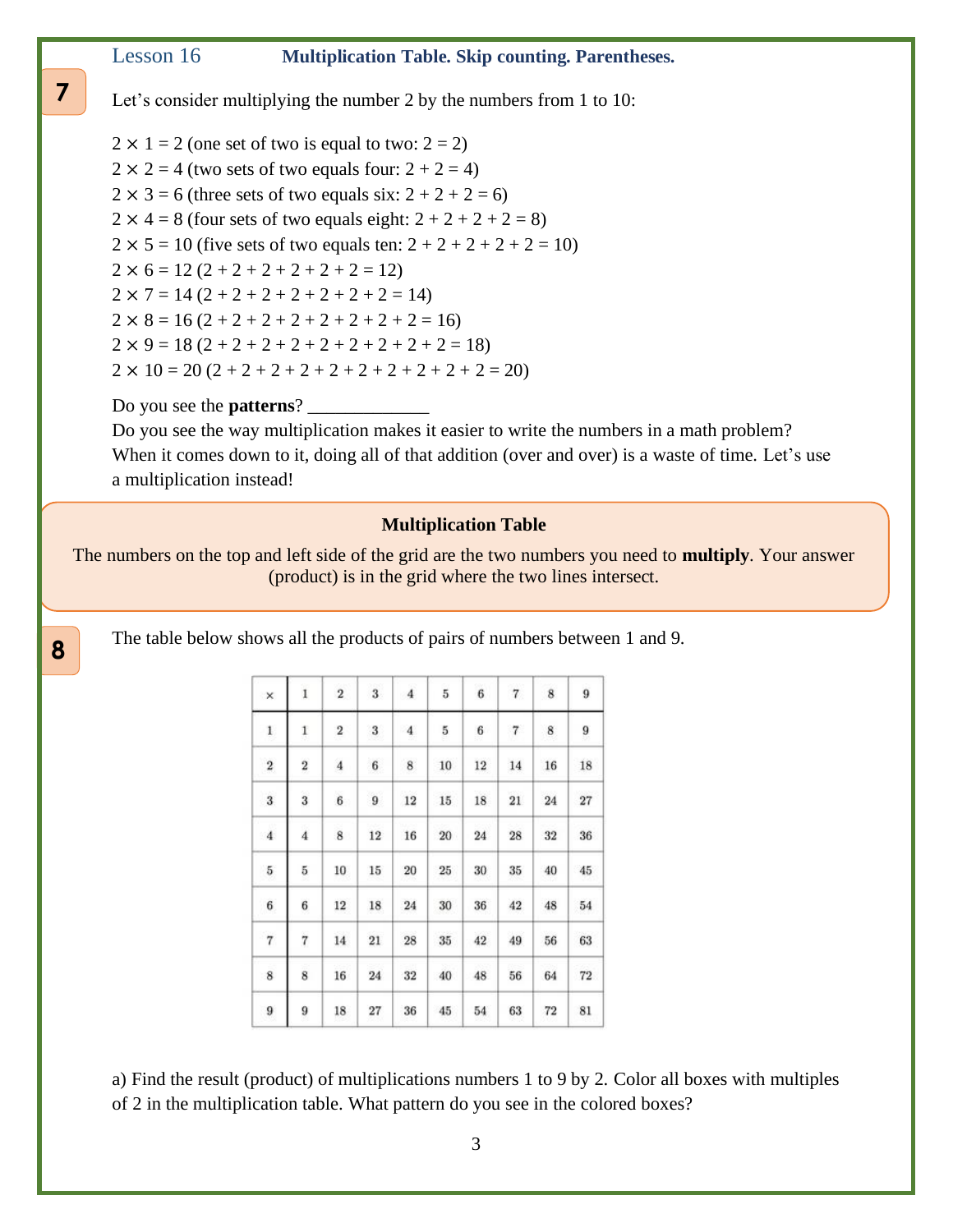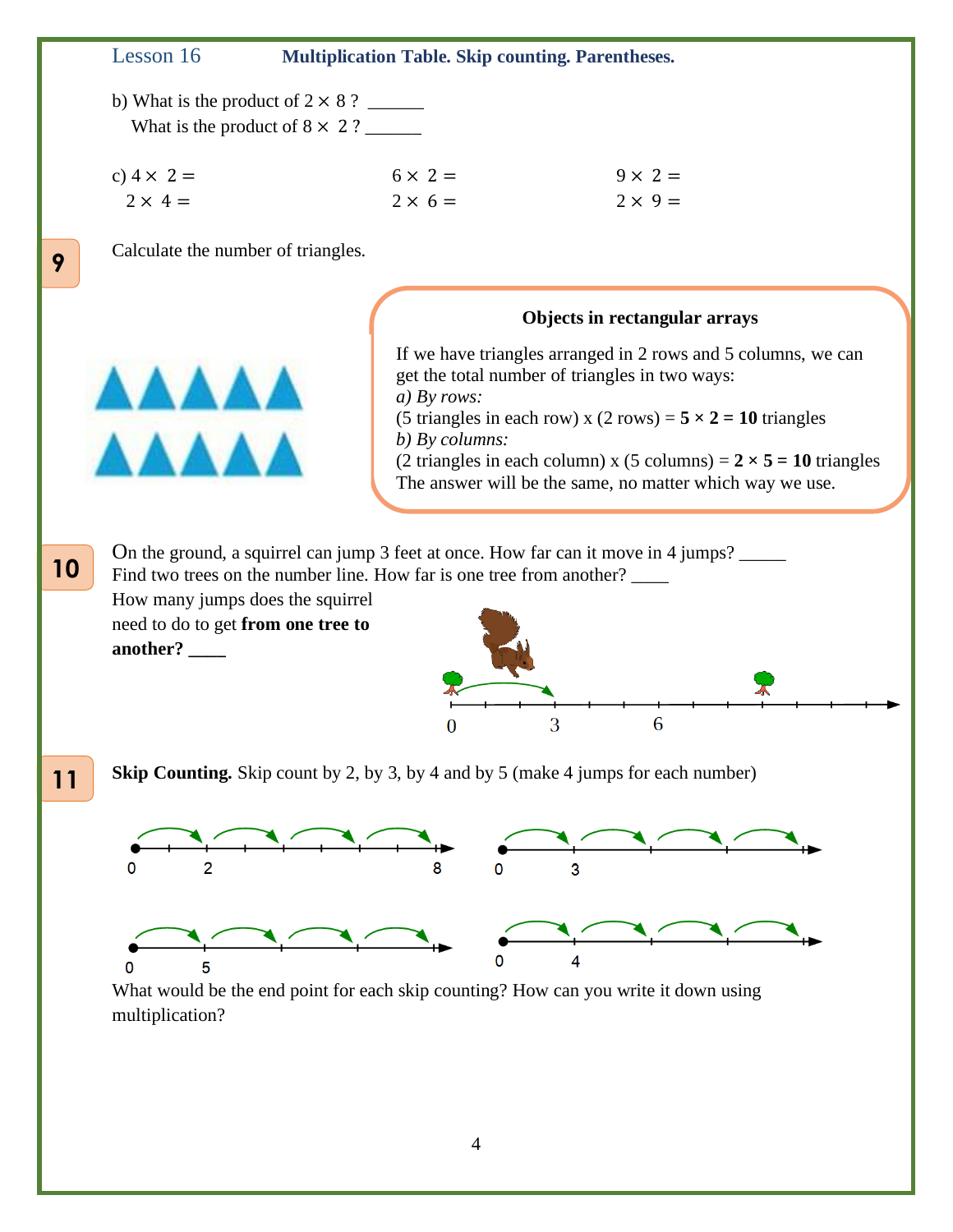Lesson 16 **Multiplication Table. Skip counting. Parentheses.**

# **REVIEW**

### **The rules for removing parentheses**

Parentheses will be preceded either by **a plus sign** +:  $a + (b - c + d)$  or **a minus sign** -:  $a - (b - c + d)$ .

When parentheses are preceded by a plus sign + simply remove them. Nothing changes.

 $a + (b - c + d) = a + b - c + d$ .

When parentheses are preceded by a minus sign  $-$  change the sign of every [term](https://themathpage.com/Alg/algebraic-expressions.htm#factors) within the parentheses. Change + to − and − to + .  $a - (b - c + d) = a - b + c - d$ .

The sign of  $b$  within the parentheses is understood to be  $+$ . Therefore, upon removing the parentheses, that term becomes  $(-b)$ ,  $(-c)$  becomes  $(+c)$ , and  $(+d)$  becomes  $(-d)$ .

**In other words:** *To subtract a* **[sum](https://themathpage.com/Alg/algebraic-expressions.htm#sum)***, subtract each term of the sum***.**

 $a - (b - c + d) = a - b + c - d.$ 

Remove parentheses and simplify (find the like terms) where possible  $p + (q - r + s) =$  $p - (q - r + s) =$ (x– 2) + (y + 8) = \_\_\_\_\_\_\_\_\_\_\_\_\_\_\_\_\_\_\_\_\_\_\_\_\_\_\_\_\_\_\_\_\_\_\_\_\_\_\_\_\_ (x – 2) + (y – 8) = \_\_\_\_\_\_\_\_\_\_\_\_\_\_\_\_\_\_\_\_\_\_\_\_\_\_\_\_\_\_\_\_\_\_\_\_\_\_\_\_\_ Using a ruler, draw a 6cm long line segment  $\overline{AB}$ . a) Find a middle point of the segment and name it by letter O. b) Draw a straight line  $\overline{CD}$  which will intersect line segment  $\overline{AB}$  under a right angle (use a right angle template or triangle ruler). Name all angles you got. c) Find rays  $\overrightarrow{OC}$  and  $\overrightarrow{OD}$ Remember the differences between straight line, line segment and ray. **12 . 13 ..**